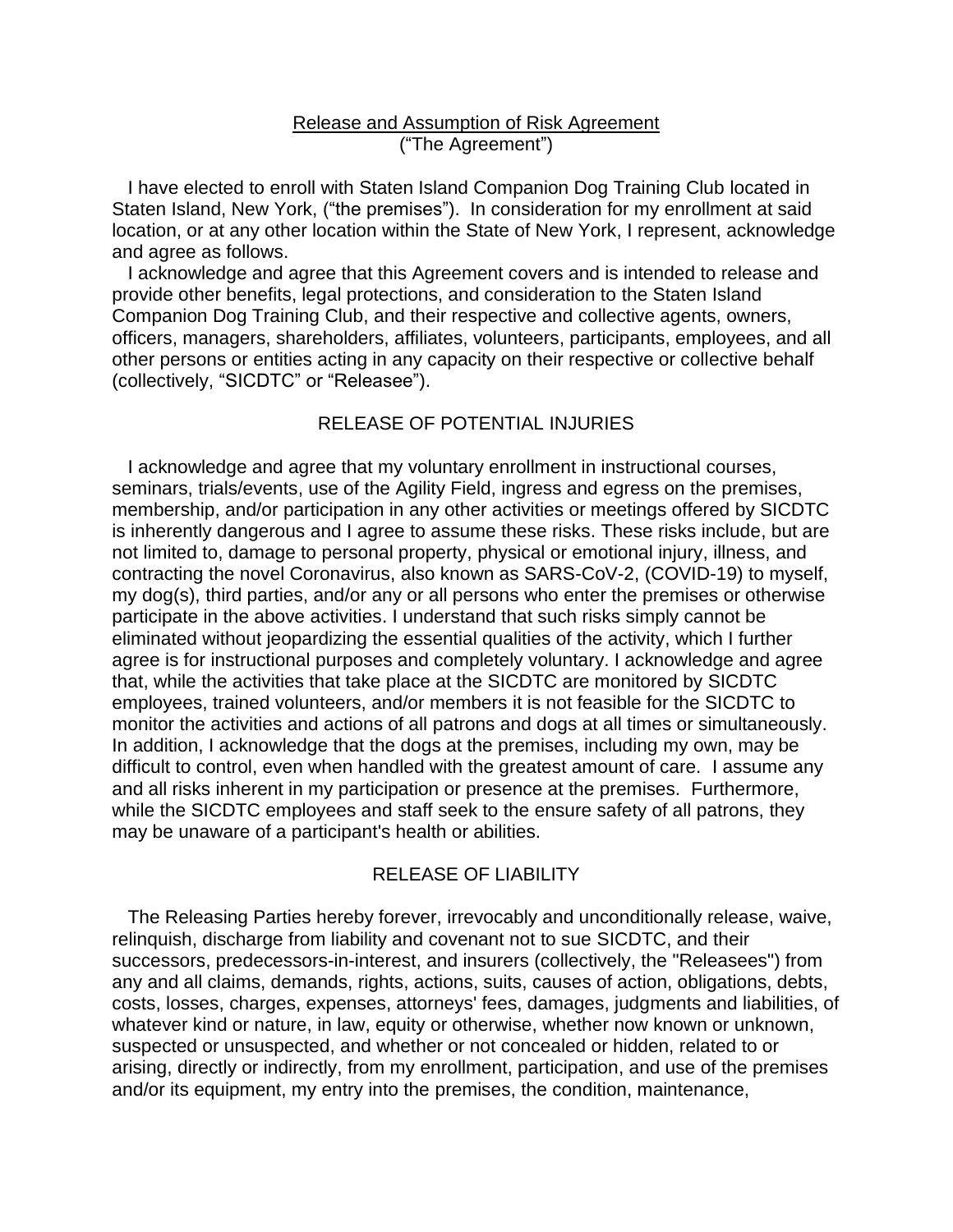inspection, supervision, control or security of the premises, the failure to warn of conditions in connection with the premises, and/or the acts or omissions of SICDTC or any of the Releasees, including, without limitation, the negligence of Releasee, any claim of negligence, failure to warn or other omission, property damage, personal injury, emotional injury, illness, bodily harm, paralysis or death. I agree to assume and accept all risks arising out of, associated with or related to participation in the activities offered by and the SICDTC and use of the premises, including any and all risks caused by the negligence of Releasee. I understand that this release and waiver applies to participation in instructional courses, seminars, use of the Agility Field, trials/events, ingress and egress from the premises, and all activities that I engage in at the premises, whether inside or outside. In the event that any claim released herein is brought by, or asserted on behalf of, the Releasing Parties, or by any other party, I shall immediately defend, indemnify and hold harmless the Releasees from any suit, claim, loss or liability, including reasonable attorneys' fees, associated therewith arising from my presence or my dog's(s') presence at the premises and from any alleged liability of SICDTC, including its own negligence.

## COVID-19 LIABILITY RELEASE WAIVER

 The World Health Organization and the Centers for Disease Control (CDC) have declared the novel Coronavirus, also known as SARS-CoV-2, (COVID-19) a worldwide pandemic. Due to its capacity to transmit from person-to-person through respiratory droplets and other means, the risk of transmission cannot be eliminated even through adherence to state, federal, and local guidelines.

 In consideration of my participation in the foregoing, the undersigned acknowledges and agrees to the following:

- $\checkmark$  I am aware of the existence of risk by virtue of my presence at the premises and/or my participation in courses, seminars, or activities of the SICDTC that may cause injury or illness such as, but not limited to Influenza, MRSA, or COVID-19 that may lead to paralysis or death;
- $\checkmark$  I have not experienced symptoms of fever, fatigue, difficulty in breathing, or dry cough or any other symptoms relating to COVID-19 or any communicable disease within the 14 days prior to the start date of any activity in which I enroll;
- $\checkmark$  I, or any member(s) of my household, have not traveled by sea or by air, internationally within the past 30 days prior to the start date of any activity in which I enroll;
- $\checkmark$  I, or any member of my household, have not visited any area within the United States that was reported to be highly affected by COVID-19, including any location with a travel advisory as designated by the State of New York (see [https://coronavirus.health.ny.gov/covid-19-travel-advisory\)](about:blank) in the past 30 days prior to the start date of any activity in which I enroll;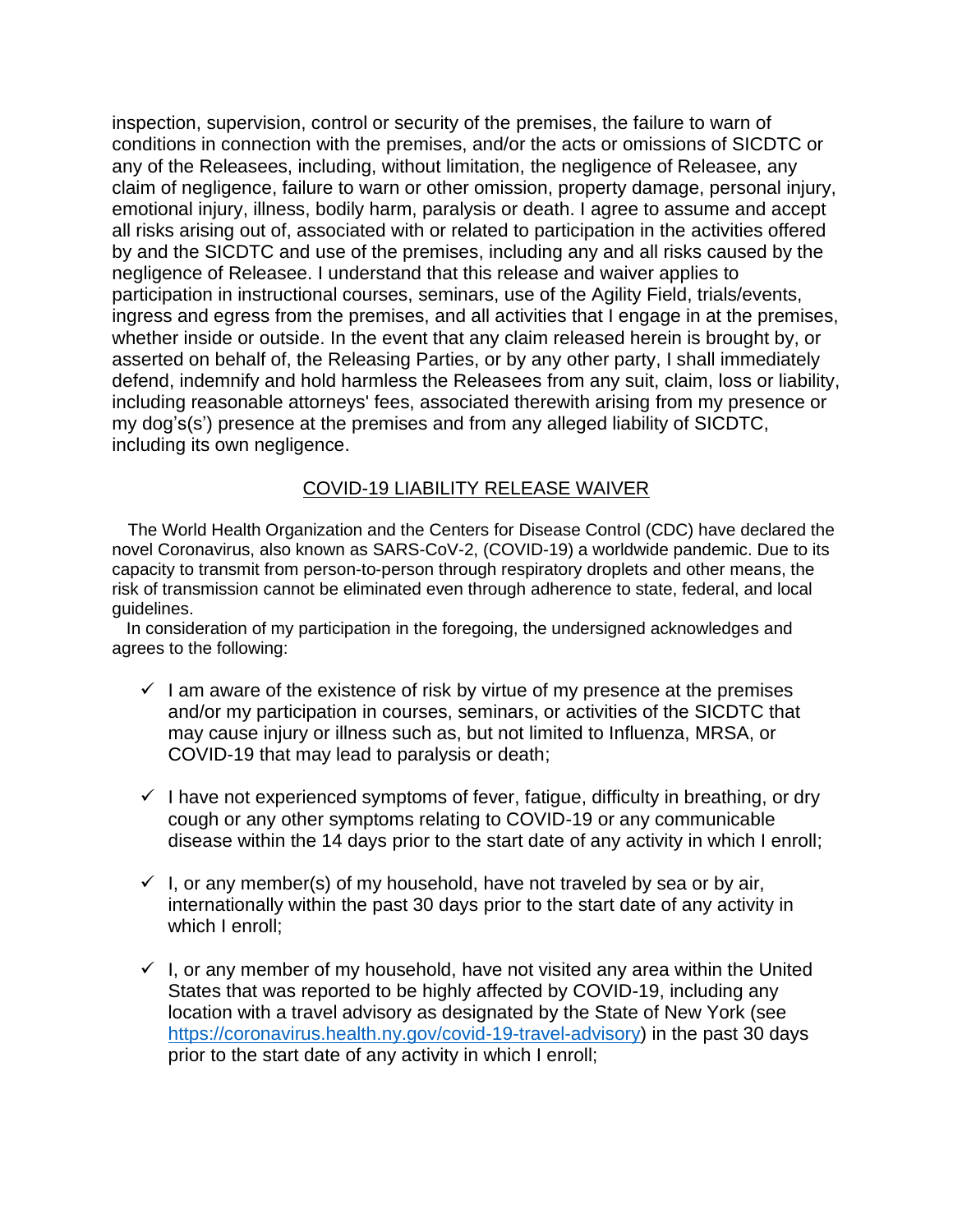- $\checkmark$  I, or any member(s) of my household, have not been diagnosed or tested positive as being infected with the COVID-19 virus within the last 30 days;
- $\checkmark$  I agree not to enter the premises, interior or exterior, including the Agility Field, or participate in any instructional classes or other activities if any of the above circumstances arise.

Following the pronouncements above I hereby declare the following:

 I am fully and personally responsible for my own safety and actions while and during my participation in any activities at the premises of the Staten Island Companion Dog Training Club ("SICDTC") and I recognize that my voluntary participation or presence at the premises renders me, or any person or dog I bring to the premises, at risk of contracting COVID-19.

 With full knowledge of the risks involved, I hereby release, waive, discharge SICDTC, its board, officers, independent contractors, affiliates, employees, representatives, successors, agents, and assigns from any and all liabilities, claims, demands, actions, and causes of action whatsoever, directly or indirectly arising out of or related to any loss, damage, injury, or death, that may be sustained by me, my dog, my family, or anyone that I bring to the premises related to COVID-19 while participating in any activity while in, on, or around the premises or while using the facilities, including without limitation any negligence of the Staten Island Companion Dog Training Club, that may lead to unintentional exposure or harm due to COVID-19. My voluntary participation and presence at the premises assumes the risks set forth above.

 I agree to indemnify, defend, and hold harmless SICDTC from and against any and all costs, expenses, damages, lawsuits, liabilities and/or claims arising whether directly or indirectly from or related to any and all claims made by or against any of the Released parties due to injury, loss, or death from or related to COVID-19 including without limitation any negligence of the Staten Island Companion Dog Training Club.

 In case any one or more of the provisions of The Agreement shall be held invalid, illegal, or unenforceable in any respect, the validity, legality, and enforceability of the remaining provisions contained in this Agreement will not in any way be affected or impaired.

 By signing below, I acknowledge that I have read the foregoing Agreement and understand its contents; I am at least eighteen (18) years old and fully competent to give my consent; I have been sufficiently informed of the risks involved and give my voluntary consent in signing it as my own free act and deed; and, I give my voluntary consent in signing this Liability Release Waiver as my own free act and deed with full intention to be bound by the same, and free from any inducement or representation.

 This Agreement will remain effective throughout my participation in the above referenced activities.

\_\_\_\_\_\_\_\_\_\_\_\_\_\_\_\_\_\_\_\_\_\_\_\_\_\_\_\_\_\_\_\_\_\_\_\_\_\_\_\_\_\_ \_\_\_\_\_\_\_\_\_\_\_\_\_\_\_\_\_\_\_\_

\_\_\_\_\_\_\_\_\_\_\_\_\_\_\_\_\_\_\_\_\_\_\_\_\_\_\_\_\_\_\_\_\_\_\_\_\_\_\_\_\_\_\_\_\_\_\_\_\_\_\_\_\_\_\_\_\_\_\_\_\_\_\_\_\_\_\_\_\_\_

LEGAL NAME (PRINT CLEARLY) DATE

LEGAL NAME (SIGN)

EMERGENCY CONTACT NAME: The contract of the cell: the cell of the cell of the cell of the cell of the cell of the cell of the cell of the cell of the cell of the cell of the cell of the cell of the cell of the cell of the